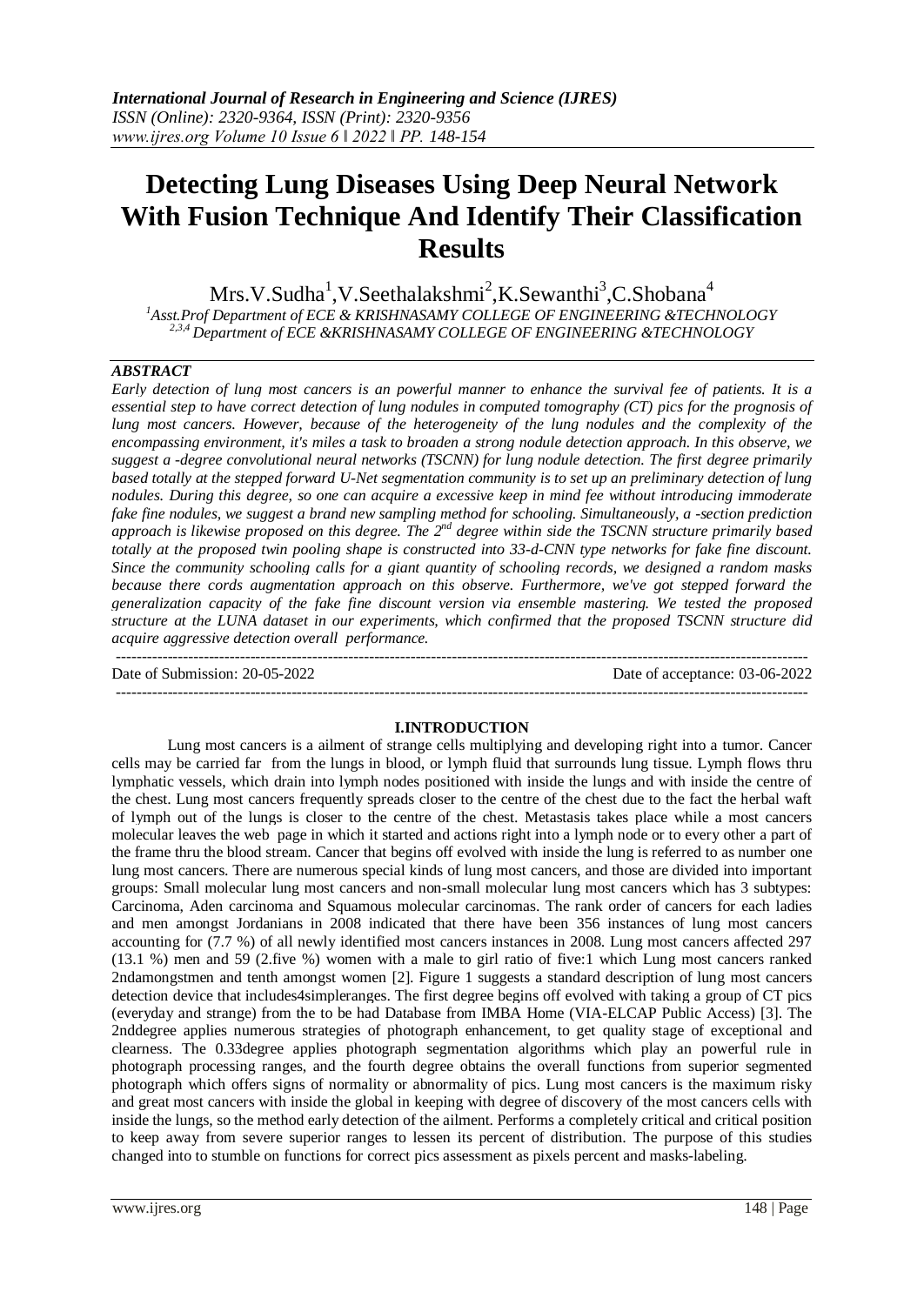

Figure 1. Lung cancer image processing stages

#### **A. Material and Method**

In this research, to obtain more accurate results we divided our work into the following three stages:

1. Image Enhancement stage: to make the image better and enhance it from noising, corruption or interference. The following three methods are used for this purpose: Gabor filter (has the best results), Auto enhancement algorithm, and FFT Fast Fourier Transform (shows the worst results for image segmentation).

2. Image Segmentation stage: to divide and segment the enhanced images, the used algorithms on the ROI of the image (just two lungs, the methods used are: Thresholding approach and Marker-Controlled Watershed Segmentation approach (this approach has better results than thresholding).

3. Features Extraction stage: to obtain the general features of the enhanced segmented image using Finalization and Masking Approach.

To resolve the troubles mentioned above with inside the heterogeneous CT pics, we suggest a -degree convolution neural networks (TSCNN) on this observe. This community structure is split into ranges: the candidate nodule detection degree that is primarily based totally at the stepped forward U-Net and the fake fine discount degree that is primarily based totally on 3-d-CNN. The reason of the primary degree is to acquire a location of hobby in which a lung nodule can be gift; the reason of the second one degree is to lessen fake positives in candidate nodules acquired with inside the first degree. In standard, TSCNN can stumble on numerous kinds of lung nodules and obtain a higher detection fee. Our technical contributions on this painting are the subsequent. A U-Net segmentation community primarily based totally on Residence shape changed into designed and used to carry out preliminary detection of lung nodules. In addition, we suggest a brand new sampling method to choose samples for schooling, after which educate the community primarily based totally at the offline tough mining concept to make the version appropriate for the ones indistinguishable samples. Finally, the use of the proposed -section prediction approach can efficaciously lessen fake fine nodules. Based at the layout of the twin pooling technique, we've gotconstructed33-d-CNN community architectures devoted to lowering fake fine lung nodules, which might be primarily based totally on SEResNet, Dense Net, and Inception Net type networks. It is really well worth noting that to acquire a higher type effect; we suggest the random masks as a records augmentation approach. In addition, we've got in addition stepped forward the generalization capacity of the proposed fake fine discount version via ensemble mastering.

#### **II.LITERATURE SURVEY**

Lung cancer is one of the most severe and widespread that constitutes a major public health problem and has a high mortality rate. In this regard, proper segmentation of lung tumor from X-ray, Computed Tomography (CT scan) or, Magnetic Resonance Imaging (MRI) is the stepping stone towards achieving completely automated diagnosis system for lung cancer detection. With the advancement of technology and availability of data, the valuable time of a radiologist can be saved using computer tools for tumor segmentation. In this work, we present a data driven approach for lung tumor segmentation from CT scans by using recurrent 3D-DenseUNet, a novel fusion of Convolution and Recurrent neural network. Our approach is to train this network using image-volumes with tumor only slices of size  $(256 \times 256 \times 8)$ . A data-driven adaptive weighting method is also used in our approach to differentiate between tumorous and non-tumorous image-slices, which show more promise than crude intensity thresholding of 0.70 that we have used in this work for competition purpose. Our model has been trained and tested on the NSCLC-Radio mics dataset of 260 patients, provided by The Cancer Imaging Archive (TCIA) for 2018 IEEE VIP Cup. In this dataset, our proposed approach achieves an average dice score of 0.74, mean surface distance of 1.719 and 95% Hand off distance of 7.249[1].

Accurately and reliably automated segmentation of nodule could play an important role in lung cancer diagnosis. The chest Computer Tomography (CT) lung images are used to detect real malignant (cancerous) nodules. An effective Spatial Fuzzy C-means clustering with level set is proposed in this work to effectively segment the suspected lung nodules from CT images in order to detect the lung cancer. After segmentation, features were extracted and fed to neural network for classification. The classification process is done by using feed forward-back propagation in neural network. Performance of the proposed system was evaluated using 106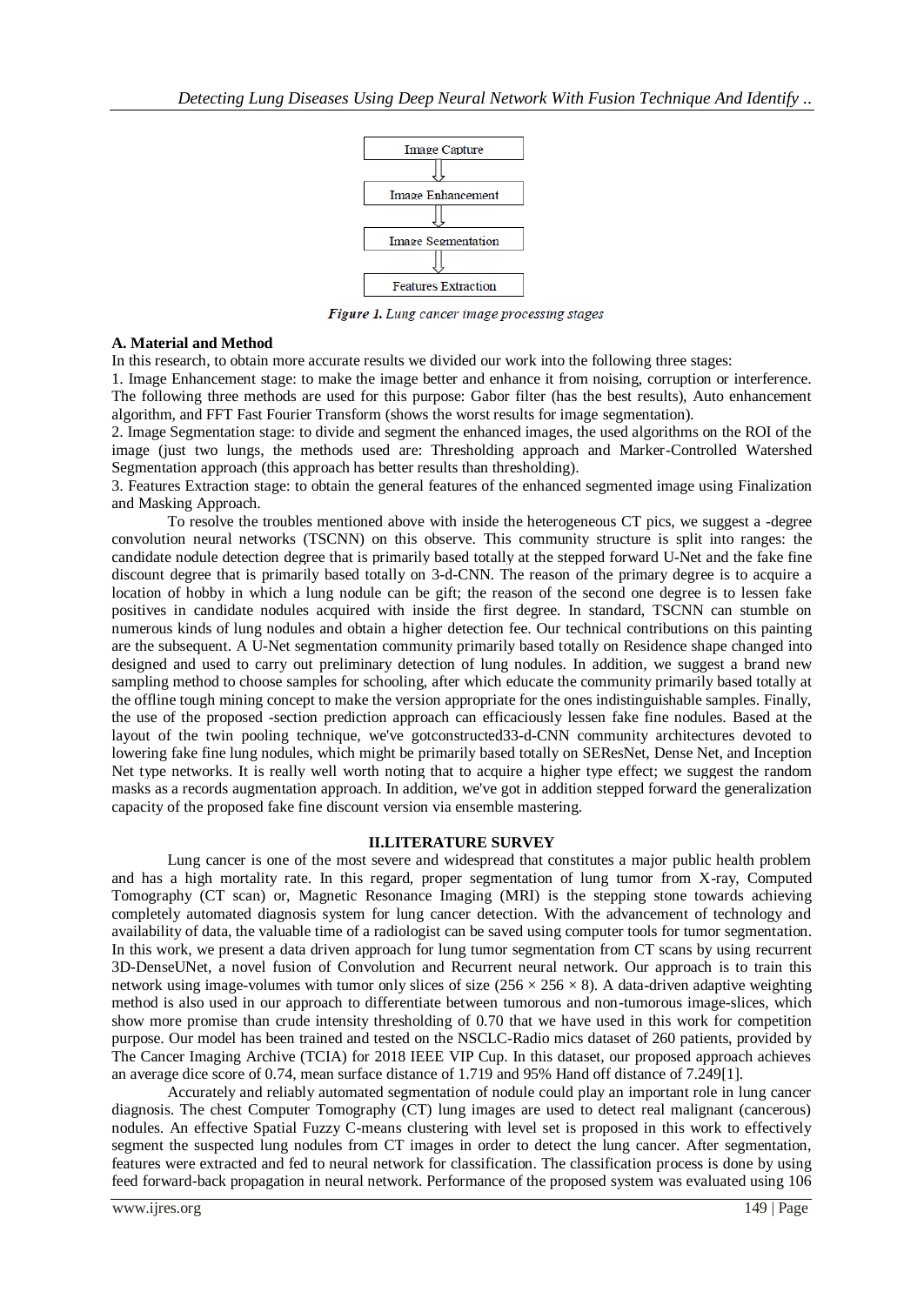subjects' Computed Tomography (CT) images retrospectively obtained from the Bharat Scans, Chennai. The proposed method reduced the false positive nodule candidates significantly. It has achieved the sensitivity and accuracy of 88% and 84%, respectively [2].

With the increasing number of lung cancer patients, the CAD system is playing an increasingly important rule in the field of automatic identification for medical images. Since the 3D characteristics of lowdose CT images make the 3D convolution more suitable than 2D convolution, in this paper, we propose a method to detect lung nodule of lung CT images using 3D convolutional neural networks. Combined with the traditional morphological preprocessing methods, 3D convolutional neural networks are applied to lung CT images. The experimental accuracy indicates that this method is suitable for the problem of lung nodule detection and has great room to improve. The experimental results also demonstrate that the application of deep learning in the medical field will bring great progress for medical development [3].

Early identification of lung cancer includes detection of uncertain nodules and classifying them into different condition of disease. The identification stage includes pattern matching and confirmation to increase accuracy, performed by fuzzy logic, support vector machine, statistical classifiers. The categorization stage involves matching characters (texture, shape and density) of the detected nodules to characters of normal cells (texture, shape and density) of nodules with known condition of disease (confirmed by sample extraction techniques). The nodule detection is mainly considered as it plays an important role in cancer detection nodules extracted are classified using neural network classifiers to differentiate between normal and abnormal lung cancer[4].

# **III.PROPOSED SYSTEM**

Our proposed approach is centered on pre processing approach the use of CT pics and deep mastering neural community set of rules to assess the lung diseases. The enter pics are preprocessed earlier than fetching it into the function extraction degree. Using KAZE Extraction approach and photograph fusion CNN to become aware of tiny item gift with inside the screening photograph is tumor or nodule. Using inputs are fetched to the ensemble CNN to acquire the twin type effects. The use of MATLAB software as a choice version to evaluation the effects. The lung nodule detection framework proposed on this paper is split into ranges. The first degree is the detection of candidate nodules that is primarily based totally at the U-Net structure to obtain the detection of candidate nodules by means of segmenting suspicious nodules. The 2nddegree is the discount of fake fine nodules that is primarily based totally at the3-d-CNN structure to remove fake fine nodules thru the combination of more than one models. For nodule localization, the assessed Retina Net structure accomplished forty three true positives, 26 fake-positives and 22 fake-negatives. In assessment, overall performance of the 2 readers changed into changed into  $42 \pm 2$  true-positives,  $28 \pm$  zero fake-positives and  $23 \pm 2$  fake-negatives. Lung segmentation changed into used to exclude extra thoracic detections. For lung segmentation a Dice rating of zero. Ninety seven changed into accomplished.

In order to research if large nodules may be detected extra without difficulty and if nodules in radiographs with many extra nodules are detectable extra without difficulty, we plotted those parameters in opposition to the detection rating and carried out a linear regression version for the variety of nodules and the nodule size. False-fine most cancers diagnoses alternatively may also cause huge mental results in patients, consisting of modifications in self-notion or anxiety, as investigated for colorectal cancers.

Thus, for a success lung most cancers screening, retaining the fee of fake-negatives and fake-positives as little as feasible is mandatory. With the upward push in computing power, deep-mastering primarily based totally pc-aided prognosis (CAD) structures have won hobby with inside the studies community. Only recently, overall performance of human readers in disciplines consisting of breast most cancers screening6 and dermoscopic cancer photograph classifcation7, eight changed into met or maybe exceeded. For mammography and chest X-ray classification, networks which might be educated with case-stage labels confirmed promising results9–12. However, such structures can best offer ailment places by means of using strategies consisting of saliency maps13. As those typically offer best faulty vicinity boundaries, it's miles of hobby to educate such device with distinct annotations consisting of field coordinates or segmentations. Besides, it's also feasible to educate such networks in a semi-supervised way, e.g. in which part of the records is categorized on pixel-stage and the last radiographs are annotated on case-level14.

For deep mastering implemented on CXR pics with pixel stage annotations, U-Net-like architectures may be hired for segmentation tasks15, 16. Current kingdom of the art work strategies for pneumothorax detection17 or mammography screenin6 employ field-annotations, which may be derived from pixel sensible annotations. Both aforementioned researches use a Retina Net structure, a one degree detector18, 19, that is characterized by means of a quicker inference time than degree detectors20, 21. Repurpose of this observe changed into to educate a Retina Net detector for the venture of pulmonary nodule detection, which is powerful to overseas bodies. We evaluated its accuracy for screening and nodule detection tasks. Furthermore, we as compared its overall performance to the individuals of a reader observe.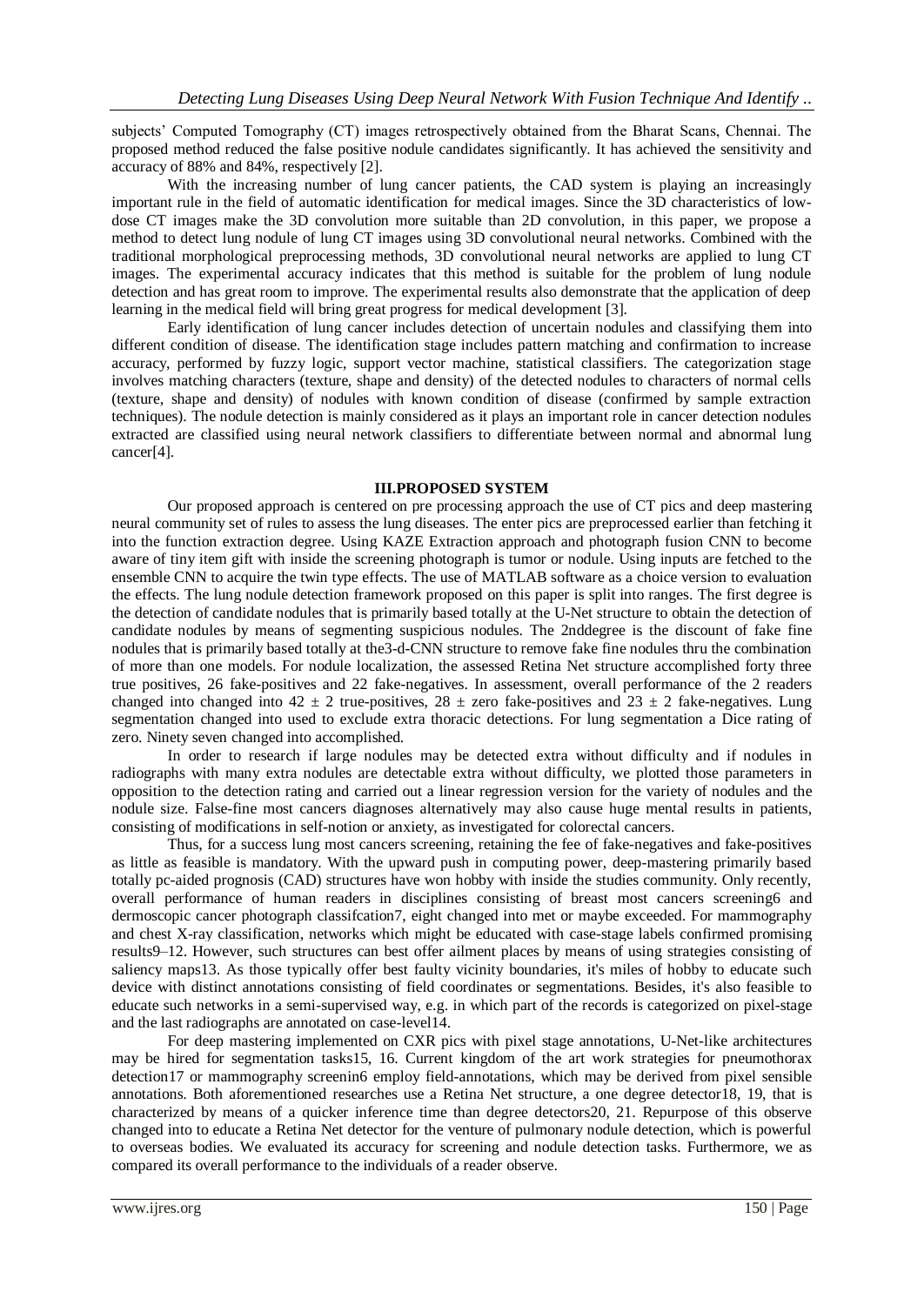

## **IV. METHODOLOGY**

## Figure 2 Block Diagram

## **A. Preprocessing**

The input dataset is collected from TCIA and IQ-OTH/NCCD website, contains the [17] Lung CT images with detected Lung nodules and Lung tumor as well, also the IQ-OTH/NCCD dataset contains the Liver Tumor or Normal CT images of various patients. The input images are preprocessed before fetching it into the feature extraction stage. The input test image is read, resized into common matrix for ease of handling. The processed image data is further applied to morphology image segmentation where the image is dilated, open and closed by the binary morphology operations.

## **KAZE Feature Extraction**

The upgraded picture input is additionally prepared with KAZE highlight extraction method. Element descriptors are needed to be tuned in a manner the special pixel guides need toward be removed from the information test picture through non-straight space. For distinguishing central focuses, we figure the response of scale-normalized determinant of the Hessian at different scale levels. For multi-scale feature acknowledgment, the game plan of .Differential heads ought to be normalized concerning scale, since by and large the assembly of spatial auxiliaries decay with scale. Where Lxx, Lyy go about as the flat subsidiary and vertical subordinate in second request individually. The descriptor searches the exceptional focuses and applies to every one of the sifted pictures from the non-straight space. The finder reaction at different levels is being followed if there should be an occurrence of article following modules.

## **B. Image Fusion**

The preprocessed image is further fused with the reference image through gradient mapping.[10] The fusion is required to highlight the tumor portion alone. The fused image with color mapped image is fetched to the CNN model to make the pattern matching score with the trained dataset of lung and liver separately. MATLAB toolbox utilizes a composite image fusion process, that blends the one image with another in case of both images comes under same dimension. The formula to obtain the image composite process is given below. Where for every occurrence of x pixels the replacing the gradient color function of  $g(x)$  is applied. The outcome of the image looks like the composite of two images.

## **C. Morphology Segmentation**

The non-linear image processing technique that handle the shape of the region or the features that determine the unique identification of the region that is segmented. The semantic object segmented after the binary conversion and fusion technique, further processed with few morphology steps includes, image dilation, opening the smaller area and closing the smaller holes etc. Once certain steps applied, the sharpened image object is highlighted in the binary masked form.

# **D. Ensemble Model**

#### **Feature based approach**

The proposed CNN architecture is tuned to handle the given input images of different parameters. The lung images and Liver images are tested separately. The proposed Deep Net consists of 1x1000 samples of feature points to the input layer arranged with CNN model 1. The ReLu layer and Classification layer follows. The fully connected layer extracts 384 samples. The database images are trained in the same way extracting the features and formed 1x1000xN training vectors.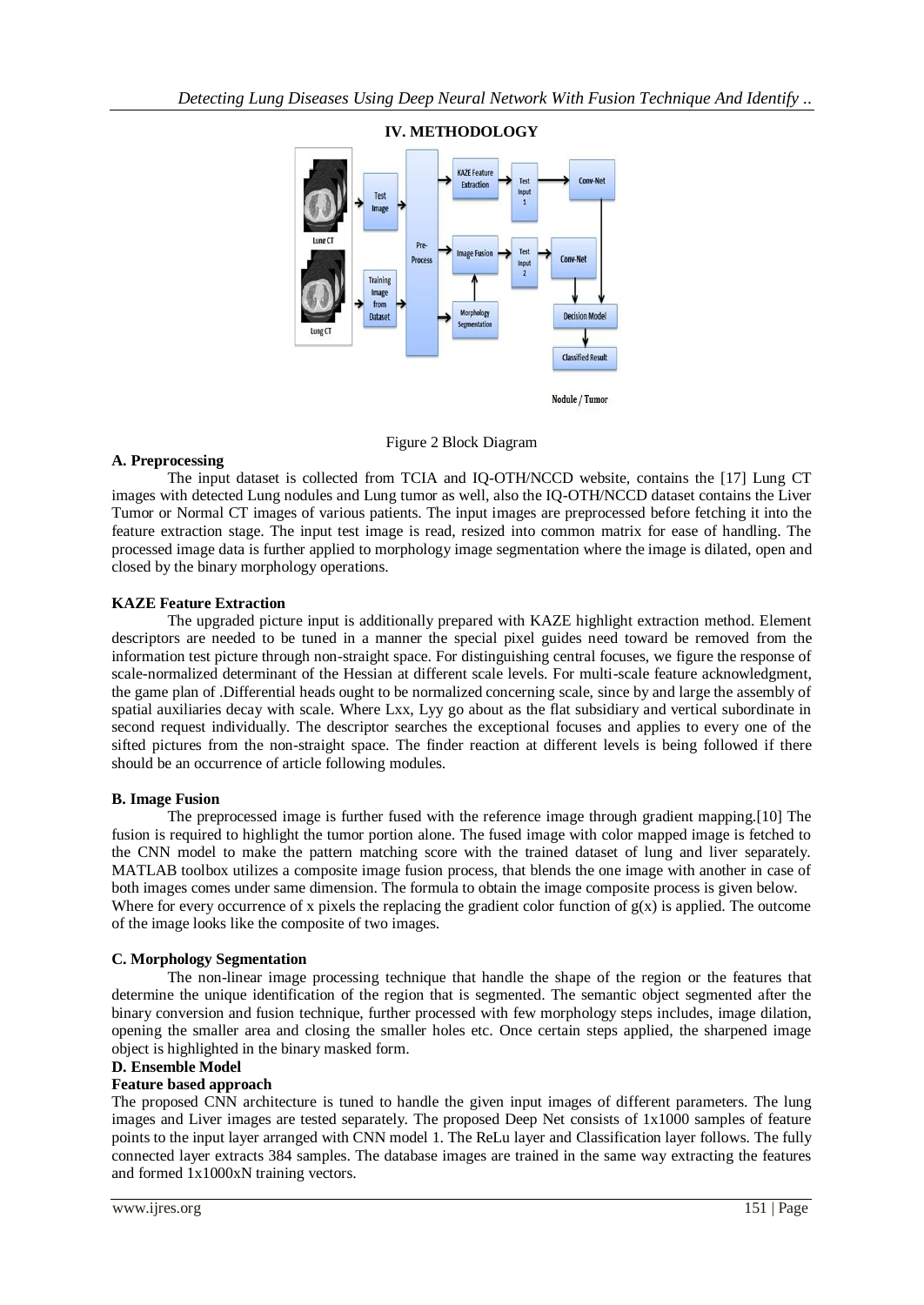## **Image based approach**

Another approach where the test image of dimension 100x100 is fetched to the input layer arranged with CNN model 2. Certainly, the database images of both Lung and Liver is trained in the same way by applying morphology operation and cropped image of 100x100 is considered.

## **Decision Model**

Based on the feature based result that runs up to 1000 epochs, to train and test the given input data, the decision is made using the quantitative measures such as accuracy and error tolerance. The system also focuses on reducing the false negative values. Hence in order to get the result with reduced false rate, the ROC curves are formed. The final decision classifies the given test image belongs to Class  $A = T$ umor, Class  $B = N$ odule or Class C= Normal. In few cases tested, Normal and nodule belongs to same class and regarding the similarity coincidences further the system is improved with tuned CNN models.

# **V. RESULTS AND DISCUSSIONS**

# **A.Preprocessing**



Fig 3. Simulation result showing preprocessing output, masked and Morphology extracted outputs

# **B. Feature Extraction**



Fig 4. Simulation result showing Feature extraction output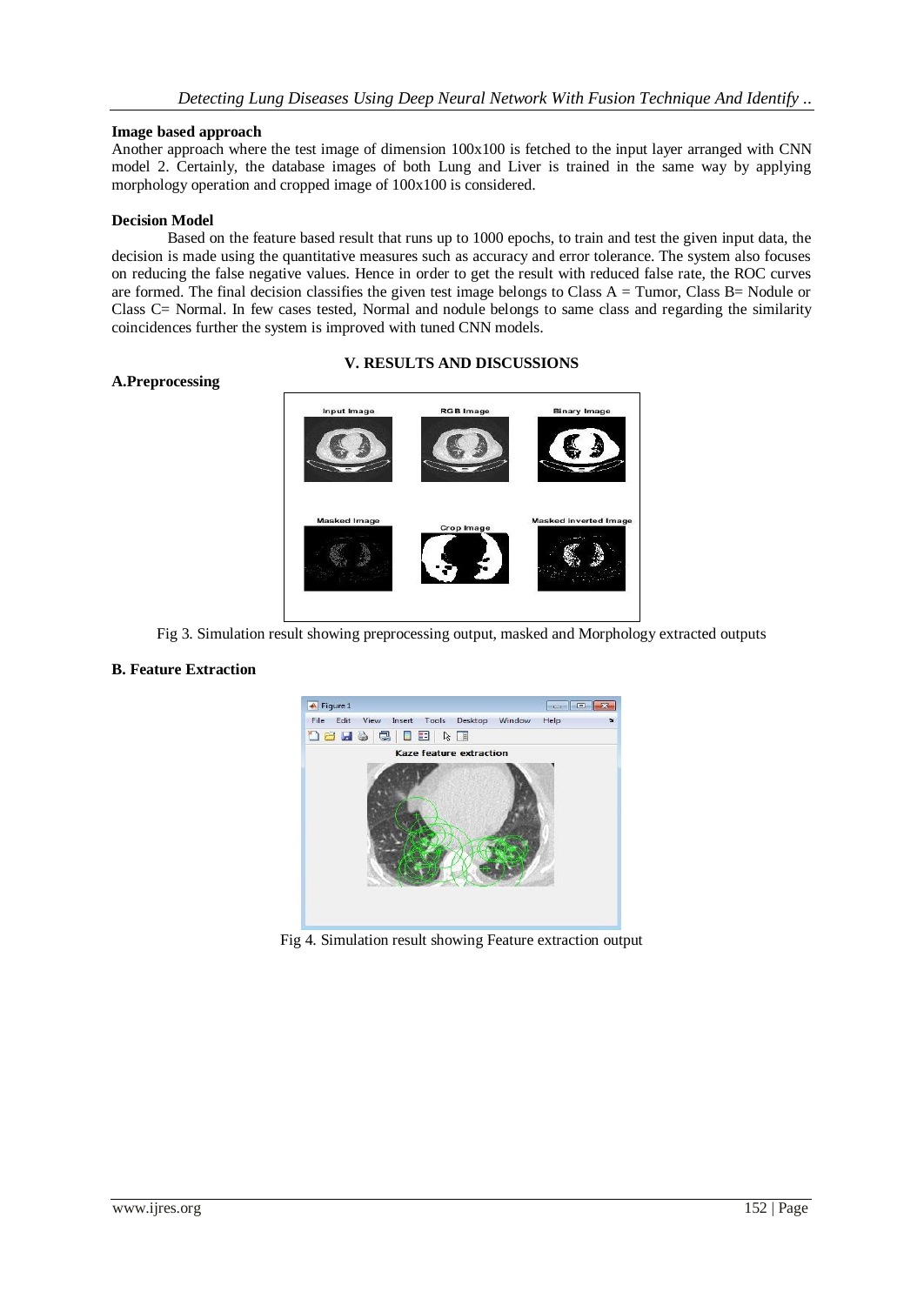## **C. Classification**



Fig 5. Classification notification and internal loss function

| TABLE I. Comparative analysis of Accuracy |
|-------------------------------------------|
| With respect to existing systems          |

| $S1$ .no       | Reference                                     | Algorithm                        | Input Type                  | Accuracy |
|----------------|-----------------------------------------------|----------------------------------|-----------------------------|----------|
|                | [10]<br>M.<br>Menikdiwela<br>et al., $(2017)$ | VGG16-RCNN                       | Spider<br>Image<br>dataset  | 84%      |
| $\mathfrak{D}$ | $[11]$ Z. Yang<br>et al., (2019)              | YOLO V3-SlimNet                  | Traffic<br>Image<br>dataset | 85%      |
| 5              | Proposed<br>System                            | Blob-Net<br>Deep<br>(pretrained) | Medical images              | 99.8%    |

## **VI. CONCLUSION**

In this observe, we designed a -degree convolutional neural community structure to higher stumble on lung nodules. Specifically, with inside the first degree, we used the U-Net segmentation structure primarily based totally at the Res Dense shape for hard detection of nodules, and designed a sampling method for the nodule. The method divides the sampling location into 3kindsin keeping with the space of the contemporary voxel factor from the nodule and its depth facts, which might be the location in which the nodule is positioned, the history location with excessive correlation with the nodule, and the low correlation history location a long way from the nodule. And we additionally suggest a -section prediction scheme that is a prediction approach to speedy has hard segmentation after which carry out the best segmentation in a smaller nearby location. In the second one degree, we use the proposed 3-d-CNN primarily based totally ensemble mastering structure to in addition remove fake fine nodules. It is really well worth noting that we changed the max pooling layer in 3-d-CNN with the proposed twin pooling layer. In addition, we suggest a records augmentation. Approach referred to as random masks, that may convert randomly paired fine (poor) samples into poor (fine) samples. Finally, from the experimental factor of view, we tested every aspect and ordinary overall performance of the proposed lung nodule detection approach the use of the ablation observe and experimental assessment

#### **REFERENCES**

- [1]. J. Ferlay et al., "Cancer incidence and mortality worldwide: sources, methods and major patterns in GLOBOCAN 2012," Int. J. cancer, vol. 136, no. 5, pp. E359-86, 2015.
- [2]. B. K and S. M.V, "Techniques for Detection of Solitary Pulmonary Nodules in Human Lung and Their Classifications -A Survey," International Journal on Cybernetics & Informatics, vol. 4, no. 1. pp. 27–40, 2015.
- [3]. R. L. Siegel, K. D. Miller, and A. Jemal, "Cancer statistics, 2018," CA. Cancer J. Cline., vol. 68, no. 1, pp. 7–30, 2018.
- [4]. D. R. Baldwin, "Prediction of risk of lung cancer in populations and in pulmonary nodules: Significant progress to drive changes in paradigms," Lung Cancer, vol. 89, no. 1, pp. 1–3, 2015.